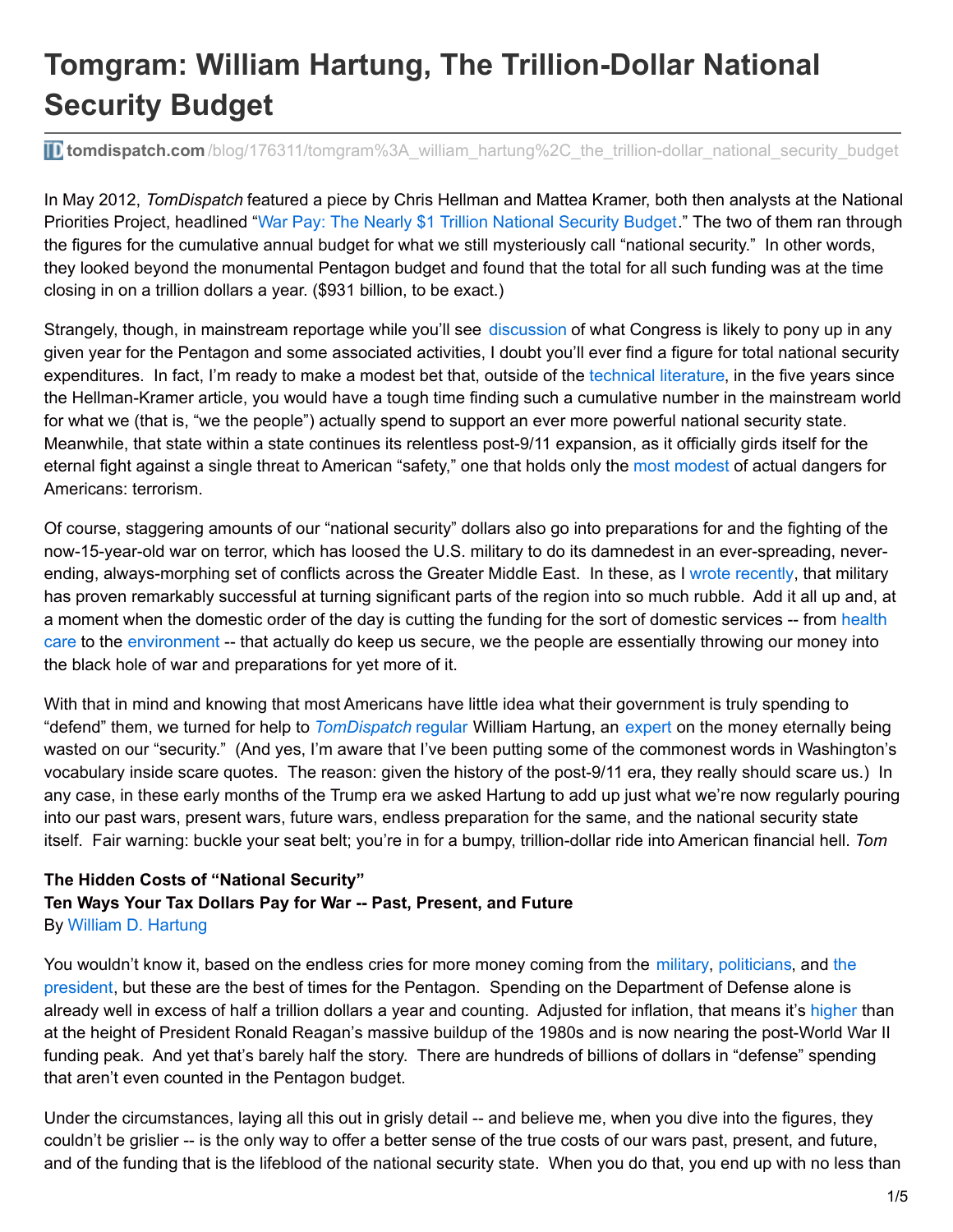10 categories of national security spending (only one of which is the Pentagon budget). So steel yourself for a tour of our nation's trillion-dollar-plus "national security" budget. Given the Pentagon's penchant for wasting money and our government's record of engaging in dangerously misguided wars without end, it's clear that a large portion of this massive investment of taxpayer dollars isn't making anyone any safer.

*1) The Pentagon Budget:* The Pentagon's "base" or regular budget contains the costs of the peacetime training, arming, and operation of the U.S. military and of the massive civilian workforce that supports it -- and if waste is your Eden, then you're in paradise.

The [department's](https://www.theguardian.com/commentisfree/2017/mar/20/pentagon-never-audited-astonishing-military-spending) budget is awash in waste, as you might expect from the only major federal agency that has never passed an audit. For example, last year a [report](https://www.washingtonpost.com/investigations/pentagon-buries-evidence-of-125-billion-in-bureaucratic-waste/2016/12/05/e0668c76-9af6-11e6-a0ed-ab0774c1eaa5_story.html?utm_term=.ca313ee75e1c) by the Defense Business Board, a Pentagon advisory panel, found that the Department of Defense could save \$125 billion over five years just by trimming excess bureaucracy. And a new [study](http://www.dodig.mil/IGInformation/archives/CompendiumReport_2017 Redacted Final version_Clean_ Redacted_a2.pdf) by the Pentagon's Inspector General indicates that the department has ignored hundreds of recommendations that could have saved it more than \$33.6 billion.

The Pentagon can't even get an accurate count of the number of private contractors it employs, but the [figure](https://www.usnews.com/opinion/blogs/world-report/2015/10/08/pentagon-needs-to-cut-shadow-contractor-work-force) is certainly in the range of 600,000 or higher, and many of them carry out tasks that might far better be handled by government employees. Cutting that enormous contractor work force by just 15%, only a start when it comes to eliminating the unnecessary duplication involved in hiring government employees and private contractors to do the same work, would [save](http://pogoblog.typepad.com/pogo/2012/01/nyt-misses-elephant-in-the-room-defense-service-contractors-.html) an easy \$20 billion annually.

And the items mentioned so far are only the most obvious examples of misguided expenditures at the Department of Defense. Even larger savings could be realized by scaling back the Pentagon's global ambitions, which have caused nothing but trouble in the last decade and a half as the U.S. military has waged devastating and counterproductive wars in Iraq, Afghanistan, Syria, and elsewhere across the Greater Middle East and Africa. An analysis by Ben Friedman of the libertarian Cato Institute estimates that the Pentagon could [reduce](https://warontherocks.com/2016/09/restrained-strategy-lower-military-budgets/) its projected spending by *one trillion dollars* over the next decade if Washington reined in its interventionary instincts and focused only on America's core interests.

Donald Trump, of course, ran for president as a businessman who would clean house and institute unprecedented efficiencies in government. Instead, on entering the Oval Office, he's done a superb job of ignoring chronic problems at the Pentagon, [proposing](http://comptroller.defense.gov/Portals/45/Documents/defbudget/fy2018/fy2018_Budget_Request.pdf) instead to give that department a hefty raise: \$575 billion next year. And yet his expansive military funding plans look relatively mild compared to the desires of the gung-ho members of the armed services committees in the [House](http://docs.house.gov/meetings/AS/AS00/20170628/106123/HMKP-115-AS00-20170628-SD001.pdf) and [Senate](https://www.armed-services.senate.gov/imo/media/doc/FY18 NDAA summary2.pdf). Democrats and Republicans alike want to hike the Pentagon budget to at least \$600 billion or more. The legislative fight over a final number will play out over the rest of this year. For now, let's just use Trump's number as a placeholder.

#### **Pentagon Budget: \$575 billion**

*2) The War Budget:* The wars of this century, from Iraq to Afghanistan and beyond, have largely been paid for through a special account that lies outside the regular Pentagon budget. This war budget -- known in the antiseptic language of the Pentagon as the "Overseas Contingency Operations" account, or OCO -- [peaked](https://fas.org/sgp/crs/natsec/RL33110.pdf) at more than \$180 billion at the height of the Bush administration's intervention in Iraq.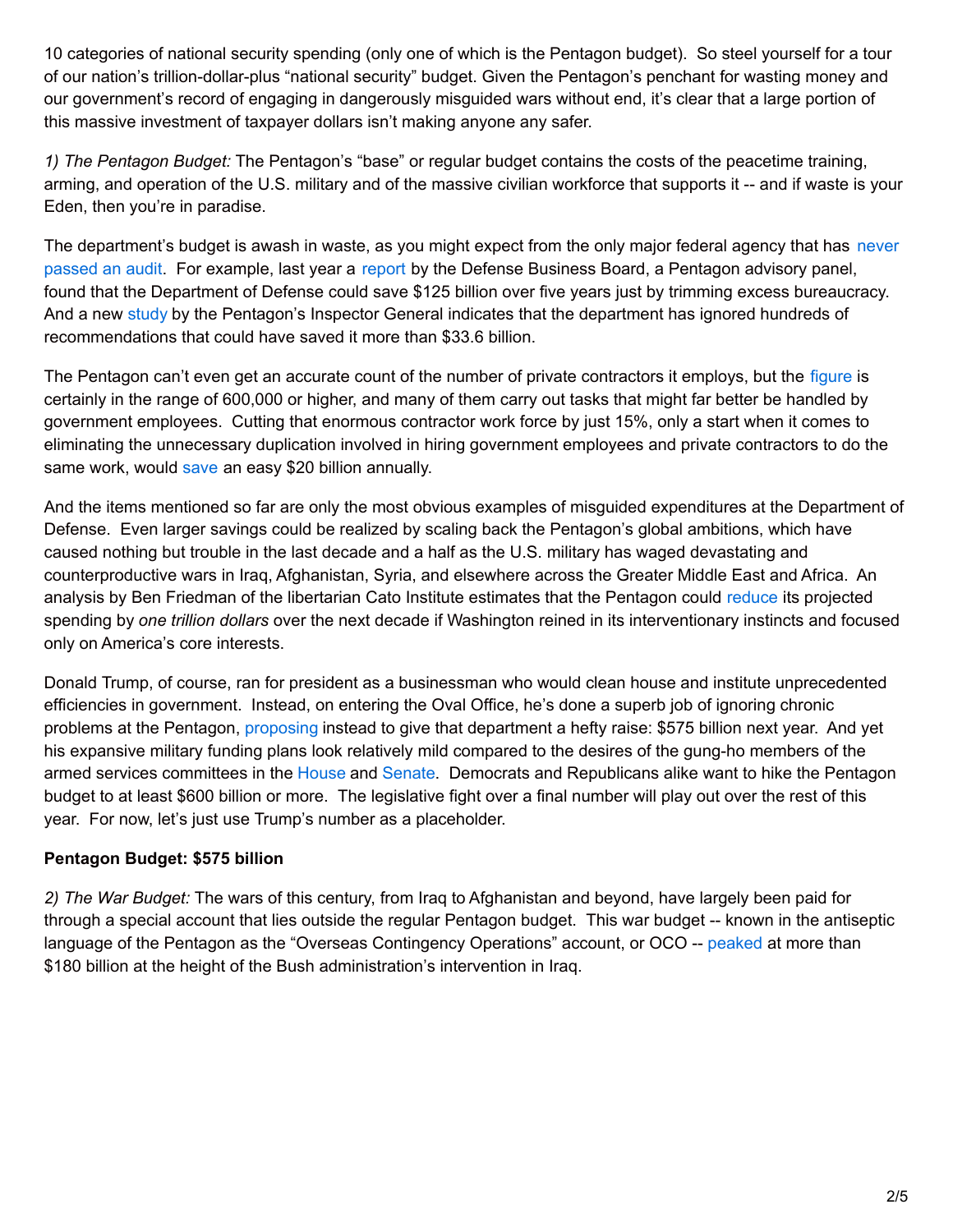As troop numbers in that country and [Afghanistan](https://fas.org/sgp/crs/natsec/RL33110.pdf) have plumetted from hundreds of thousands to about [15,000](http://www.tomdispatch.com/blog/176278/tomgram%3A_william_hartung%2C_ignoring_the_costs_of_war), the war budget, miraculously enough, hasn't fallen at anywhere near the same pace. That's because it's not even subject to the modest [caps](https://fas.org/sgp/crs/natsec/R44039.pdf) on the Pentagon's regular budget imposed by Congress back in 2011, as part of a deal to keep the government open.

In reality, over the past five years, the war budget has become a slush fund that pays for tens of billions of dollars in Pentagon expenses that have nothing to do with fighting wars. The Trump administration wants  $$64.6$  billion for that boondoggle budget in fiscal year 2018. Some in Congress would like to hike it another \$10 [billion](http://docs.house.gov/meetings/AS/AS00/20170628/106123/HMKP-115-AS00-20170628-SD001.pdf). For consistency, we'll again use the Trump number as a baseline.

#### **War Budget: \$64.6 Billion**

#### **Running Total: \$639.6 Billion**

*3) Nuclear Warheads (and more):* You might think that the most powerful weapons in the U.S. arsenal -- nuclear warheads -- would be paid for out of the Pentagon budget. And you would, of course, be wrong. The cost of researching, developing, maintaining, and ["modernizing"](http://www.nonproliferation.org/us-trillion-dollar-nuclear-triad/) the American arsenal of 6,800 nuclear [warheads](https://www.armscontrol.org/factsheets/Nuclearweaponswhohaswhat) falls to an obscure agency located inside the Department of Energy, the National Nuclear Security Administration, or NNSA. It also works on naval nuclear reactors, pays for the environmental cleanup of nuclear weapons facilities, and funds the nation's three nuclear weapons laboratories, at a total annual cost of more than \$20 [billion](https://armscontrolcenter.org/fy-2018-defense-budget-request-briefing-book/) per year.

#### **Department of Energy (nuclear): \$20 Billion**

#### **Running total: \$659.6 billion**

*4) "Other Defense":* This catchall category encompasses a number of flows of defense-related funding that go to agencies other than the Pentagon. It totals about \$8 [billion](https://defense360.csis.org/wp-content/uploads/2016/08/Analysis-of-the-FY-2017-Budget.pdf) per year. In recent years, about [two-thirds](https://defense360.csis.org/wp-content/uploads/2016/08/Analysis-of-the-FY-2017-Budget.pdf) of this money has gone to pay for the homeland security activities of the FBI, accounting for more than half of that agency's annual budget.

#### **"Other Defense": \$8 Billion**

#### **Running Total: \$677.6 billion**

The four categories above make up what the White House budget office considers total spending on "national defense." But I'm sure you won't be shocked to learn that their cumulative \$677.6 billion represents far from the full story. So let's keep right on going.

*5) Homeland Security:* After the 9/11 attacks, Congress created a mega-agency, the Department of Homeland Security (DHS). It absorbed 22 [then-existing](https://www.dhs.gov/history) entities, all involved in internal security and border protection, creating the sprawling cabinet department that now has 240,000 [employees](https://www.dhs.gov/about-dhs). For those of you keeping score at home, the agencies and other entities currently under the [umbrella](https://www.dhs.gov/operational-and-support-components) of DHS include the Coast Guard, the Federal Emergency Management Agency, the Federal Law Enforcement Training Center, the Domestic Nuclear Detection Office, United States Citizenship and Immigration Services, the U.S. Customs and Border Protection Agency, the Transportation Security Agency, the U.S. Secret Service, the Immigration and Customs Enforcement Agency (ICE), and the Office of Intelligence Analysis (the only one of America's 17 intelligence agencies to fit under the department's rubric).

How many of these agencies actually make us safer? That would be a debatable topic, if anyone were actually interested in such a debate. ICE -- America's [deportation](https://www.usatoday.com/story/news/world/2017/05/17/deportations-under-president-trump-undocumented-immigrants/101786264/) force -- has, for instance, done far more to cause suffering than to protect us from criminals or terrorists. On the other hand, it's reassuring to know that there is an office charged with determining whether there is a nuclear weapon or radioactive "dirty bomb" in our midst.



# Buy the book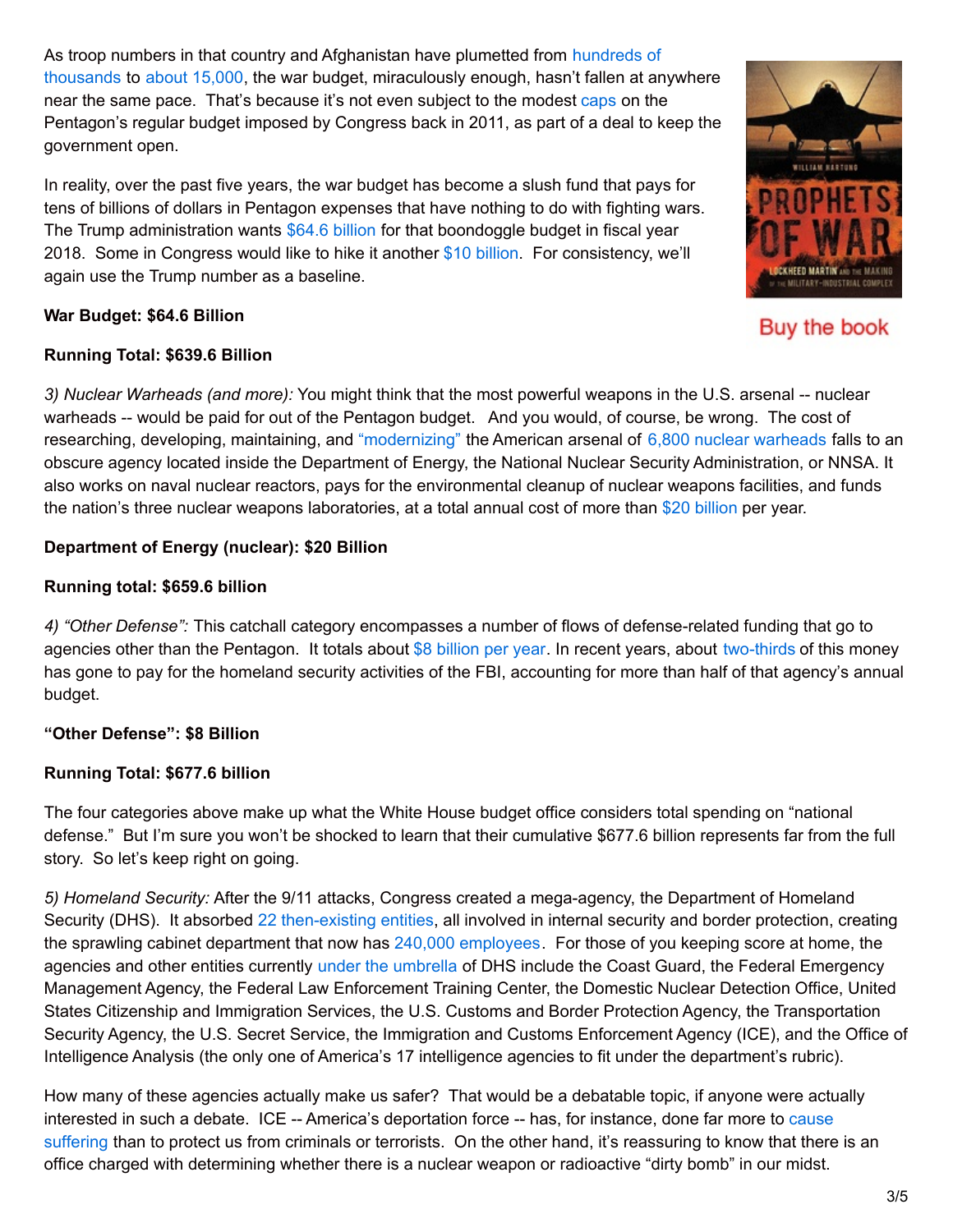While it's hard to outdo the Pentagon, DHS has its own record of dubious [expenditures](http://www.politico.com/story/2013/03/dhs-rife-with-wasteful-spending-088823) on items large and small. They range from \$1,000 fees for employees to attend conferences at spas to the purchase of bagpipes for border protection personnel to the payment of scores of remarkably fat salaries to agency bureaucrats. On the occasion of its 10th anniversary in 2013, Congressman Jeff Duncan (R-SC) [excoriated](http://www.politico.com/story/2013/03/dhs-rife-with-wasteful-spending-088823) the department as "rife with waste," among other things, pointing to a report by the DHS inspector general that it had misspent over \$1 billion.

DHS was supposed to provide a better focus for efforts to protect the United States from internal threats. Its biggest problem, though, may be that it has become a magnet for increased funding for haphazard, misplaced, and often simply dangerous initiatives. These would, for instance, include its [program](https://www.nij.gov/funding/Pages/equipment-funding.aspx) to supply grants to local law enforcement agencies to help them buy military-grade equipment to be [deployed](http://www.pbs.org/newshour/bb/military-equipment-hands-local-police/) not against terrorists, but against citizens protesting the injustices perpetrated by the very same agencies being armed by DHS.

The Trump administration has [proposed](https://www.dhs.gov/publication/fy-2018-budget-brief) spending \$50 billion on DHS in FY 2018.

#### **Homeland Security: \$50 Billion**

#### **Running Total: \$717.6 Billion**

*6) Military Aid:* U.S. government-run military aid programs have proliferated rapidly in this century. The United States now has [scores](http://www.politico.eu/article/the-pentagons-secret-foreign-aid-budget-foreign-policy-defense-military-spending-us-barack-obama/) of arms and training programs serving more than 140 [countries](http://securityassistance.org/content/security-aid-dashboard). They cost more than \$18 billion per year, with [about](http://securityassistance.org/content/security-aid-dashboard) 40% of that total located in the State [Department's](http://www.politico.eu/article/the-pentagons-secret-foreign-aid-budget-foreign-policy-defense-military-spending-us-barack-obama/) budget. While the Pentagon's share has already been accounted for, the \$7 billion at State -- which can ill afford to pay for such programs with the Trump administration seeking to [gut](http://www.reuters.com/article/us-usa-trump-budget-foreign-idUSKBN16M38I) the rest of its budget -- has not.

#### **Military Aid at the State Department: \$7 Billion**

#### **Running Total: \$724.6 Billion**

*7) Intelligence:* The United States government has 16 separate [intelligence](http://www.latimes.com/nation/la-na-17-intelligence-agencies-20170112-story.html) agencies: the Central Intelligence Agency (CIA); the National Security Agency (NSA); the Defense Intelligence Agency; the FBI; the State Department Bureau of Intelligence and Research; the Department of Homeland Security Office of Intelligence Analysis; the Drug Enforcement Administration Office of National Security Intelligence; the Treasury Department Office of Intelligence and Analysis; the Department of Energy Office of Intelligence and Counterintelligence; the National Reconnaissance Office; the National Geospatial Intelligence Agency; Air Force Intelligence, Surveillance, and Reconnaissance; Army Military Intelligence; the Office of Naval Intelligence; Marine Corps Intelligence; and Coast Guard Intelligence. Add to these the Office of the Director of National Intelligence (ODNI), which is supposed to coordinate this far-flung intelligence network, and you have a grand total of 17 agencies.

The U.S. will spend more than \$70 [billion](https://fas.org/irp/budget/) on intelligence this year, spread across all these agencies. The bulk of this funding is contained in the Pentagon budget -- including the budgets of the CIA and the NSA (believed to be hidden under obscure line items there). At most, a few billion dollars in additional expenditures on intelligence fall outside the Pentagon budget and since, given the secrecy involved, that figure can't be determined, let's not add anything further to our running tally.

#### **Intelligence: \$70 Billion (mostly contained inside the Pentagon budget)**

#### **Running Total: \$724.6 Billion**

*8) Supporting Veterans:* A steady uptick of veterans generated by the wars in Iraq and Afghanistan has dramatically increased the costs of supporting such vets once they come home, including the war wounded, some of whom will need medical care for life. For 2018, the Veterans Administration has requested over \$186 [billion](https://federalnewsradio.com/veterans-affairs/2017/05/trumps-2018-budget-gives-va-a-big-boost-for-choice-but-cuts-it-spending/) for its budget, more than three [times](http://democracyjournal.org/magazine/39/a-trust-fund-for-veterans/) what it was before the 2001 intervention in Afghanistan.